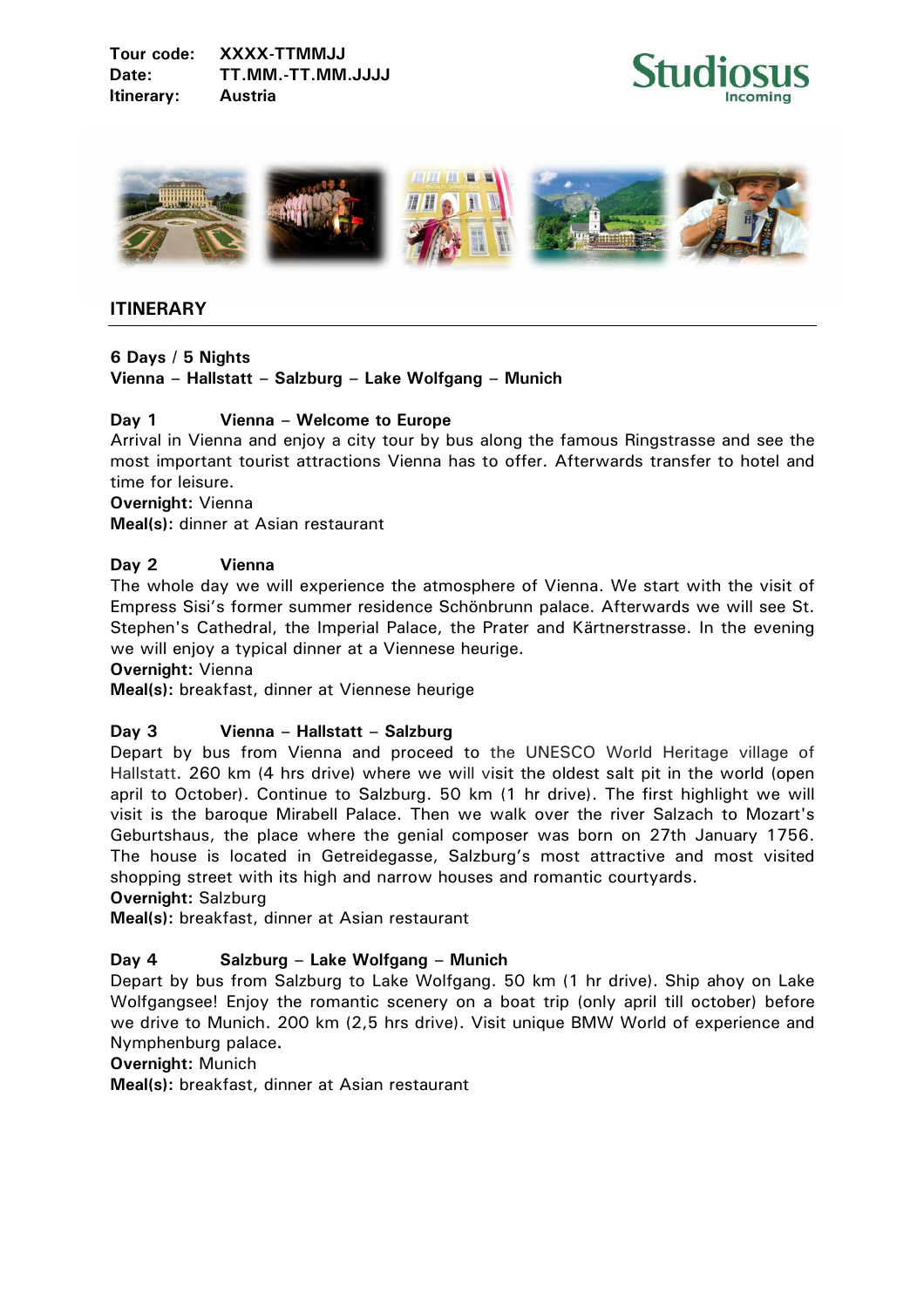

## **Day 5 Munich**

Halfday citytour with Old City around central square Marienplatz, Old and New town hall, Cathedral of Our Dear Lady, Church of Old Peter and Victuals Market. The afternoon is free for leisure. In the evening we will enjoy a Bavarian Dinner at famous Hofbraeuhaus.

**Overnight:** Munich

**Meal(s):** breakfast, Bavarian dinner

**Day 6 Munich – Back to Asia** 

Day at leisure and return flight to Asia. **Meal(s):** breakfast